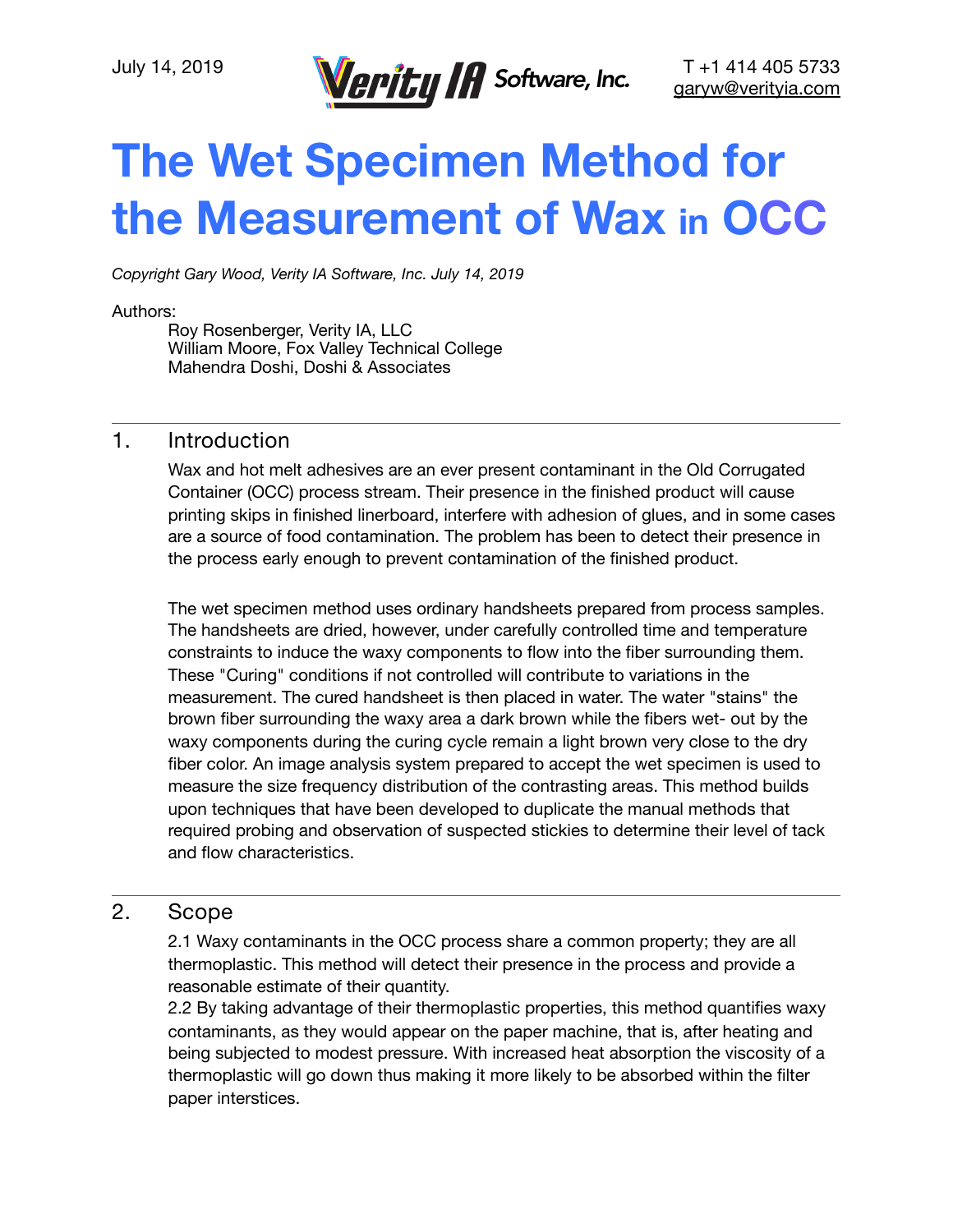

2.3 This method can be used on white as well as brown stock.

# 3. Significance

3.1 This method eliminates the use of black filter papers, dyes, powder tacky markers, and special coated sheets (1,2), to mark, hot melts, and waxes usually required by laboratory dirt counters.

3.2 It also eliminates the need for manual size classification using microscopy and probing with a microscope pick to determine tackiness.

3.3 The method uses water, blotter papers, and a handsheet dryer (electric or steam) at dryer can temperature, as the primary tools. It employs no solvents or other hazardous reagents.

## 4. Related documents

TAPPI T 213 "dirt in Pulp", TAPPI T 437 "Dirt in Paper and Paperboard" and TAPPI T 563 " Equivalent Black Area (EBA) and count of visible dirt in pulp, paper, and paper by image analysis.

## 5. Definitions

5.1 Stickies - Stickies are pulp and paper contaminants that stick to the paper making machinery.

5.2 dirt – Any contaminant carried with the tested pulp that has a contrasting, darker color than the surrounding dry fiber and that does not melt, deform, or become tacky under machine operating temperature and pressure conditions.

5.3 Macro Stickie – A stickie that will not pass 150 micron or 100 micron laboratory slotted screens. Nominally 0.04 sqmm and larger for the 150 micron screen and 0.01 sqmm and larger for the 100 micron screen.

5.4 Micro Stickie – A stickie that passes a 150 micron or 100 micron laboratory slotted screen.

5.5 Wax – A sub class of the stickies group that melts and wets-out surrounding fibers at a temperature nominally less than 100° Celsius.

## 6. Apparatus

6.1 Description of the apparatus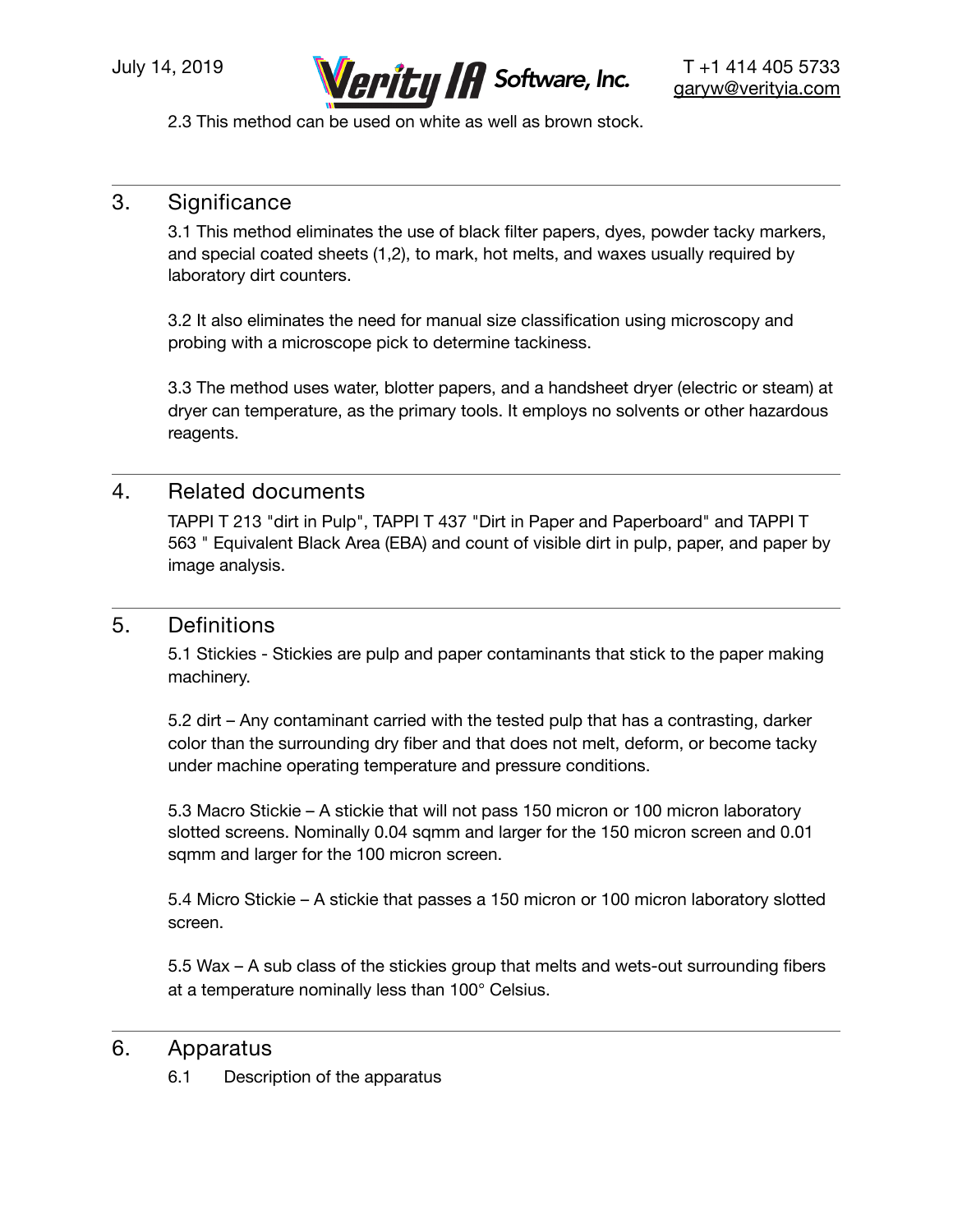

6.11 Handsheet Dryer: The handsheet dryer must be capable of sustaining 190°C (374°F) for seven minutes or machine dryer can temperatures for seven minutes. Although it has not been tested, a Carver press or other pressing apparatus may useful when set to apply a uniform 69 kpa (10 psi) pressure at the required temperature.

6.12 Wet Specimen Imaging Apparatus: The tools required to handle and place the wet filter paper on the scanner consist of a black plastic palette, and a soft 150mm wide roller. The black palette is used to mount the wet handsheet for scanning and the roller is used to remove the air from between the specimen and the palette. The scanner should have a glass plate whose edge is sealed to prevent water penetration into the scanner body.

6.13 Image Analysis System: An image analysis system, scanner based, able to acquire at least 0.042 mm picture point spacing resolution (600 dpi) image using reflected light. The software must be able to automatically set itself to measure the materials that are lighter than the wet dark brown fiber. Because of the fluctuating nature of the scanner used for imaging the software must be able to set the measurement criteria based upon the optical information contained in the specimen under evaluation using only one scan.

*Note: The Image Analysis System and Plastic Palette & Roller apparatus are available from: Verity IA Software, Inc, 800 677 0810.* 

6.14 Calibration: The image analysis system must be able to do an internal calibration using successive measurement comparisons to assess the stability and reproducibility of the system. The scanner provides no adjustments to its resolution or to its warming and stabilization. Successive measurement comparisons will be made automatically until the reported stickies measurement absolute difference between scans is 5% or less. Once the measurement difference is within the tolerance the results of the last scan are reported. The target is the specimen itself and the settings used to measure the specimen.

6.15 Contrast setting: The contrast setting or sensitivity of the image analysis system must be set at 25% or less from the background reflectivity. The background reflectivity is the statistical mode of the entire measurement area pixel gray value frequency distribution. Since the measurement is being made of those materials lighter than the wet specimen the contrast calculation is the percent difference between the mode and the threshold reflectance value used to determine which image objects are to be measured.

# 7. Sampling and test specimens

The amount of stock to be screened is dependent upon the process but generally will be 100 gm oven dry from which a suitable number of 1.2 gm handsheets will be produced. Whatever amount is determined to be enough to get a representative sample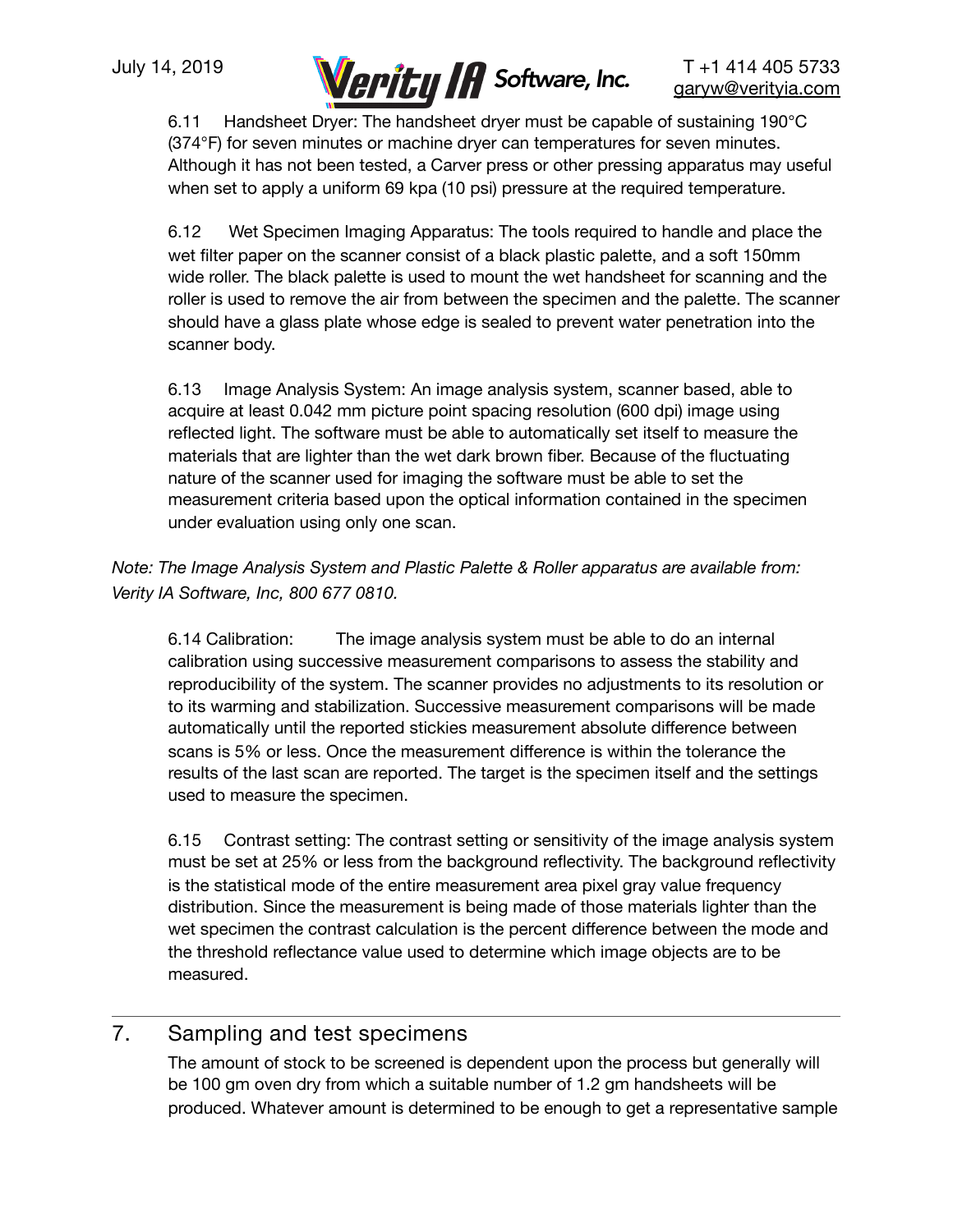

must be kept constant for that location and process. The contaminant level expected at the sample point determines the number of handsheets measured; fewer specimens are required at high levels of contamination.

# 8. Procedure

8.1 Obtain a process sample and produce a 2.4 gm British Mould handsheet using conventional means.

Note: The nominally 155 mm (6") diameter handsheet must be 2.4 gm dry weight to accommodate the curing cycle in step 8.2 and so it has sufficient wet strength to be turned over to measure the both sides.

8.2 Place the handsheet between two pieces of blotter paper and place the stack in the handsheet dryer at 190°C for seven (7) minutes.

Note: The time and temperature cycle are critical to the test results being reproducible. The waxes will migrate into the blotter paper if left too long or at too high a temperature in the handsheet dryer.

8.3 Remove the stack from the dryer and part the blotters from the specimen. To prevent blotter fibers from being torn away by the wax contaminant in the specimen, this should be done while the stack is hot.

8.4 Place the cured specimen in room temperature tap water, carefully remove it when it is saturated, place it on the black palette #1 side down so it touches the edges, roll it gently to remove the air and place it on the scanner glass. The placement of the palette must follow the manufacturer's specifications for image acquisition location. (Before placing the specimen on the glass, dab away any water drops that may be left from previous tests.)

8.5 Start the image analysis calibration and measurement sequence using the settings described in the apparatus section. The system will record the data from the first side.